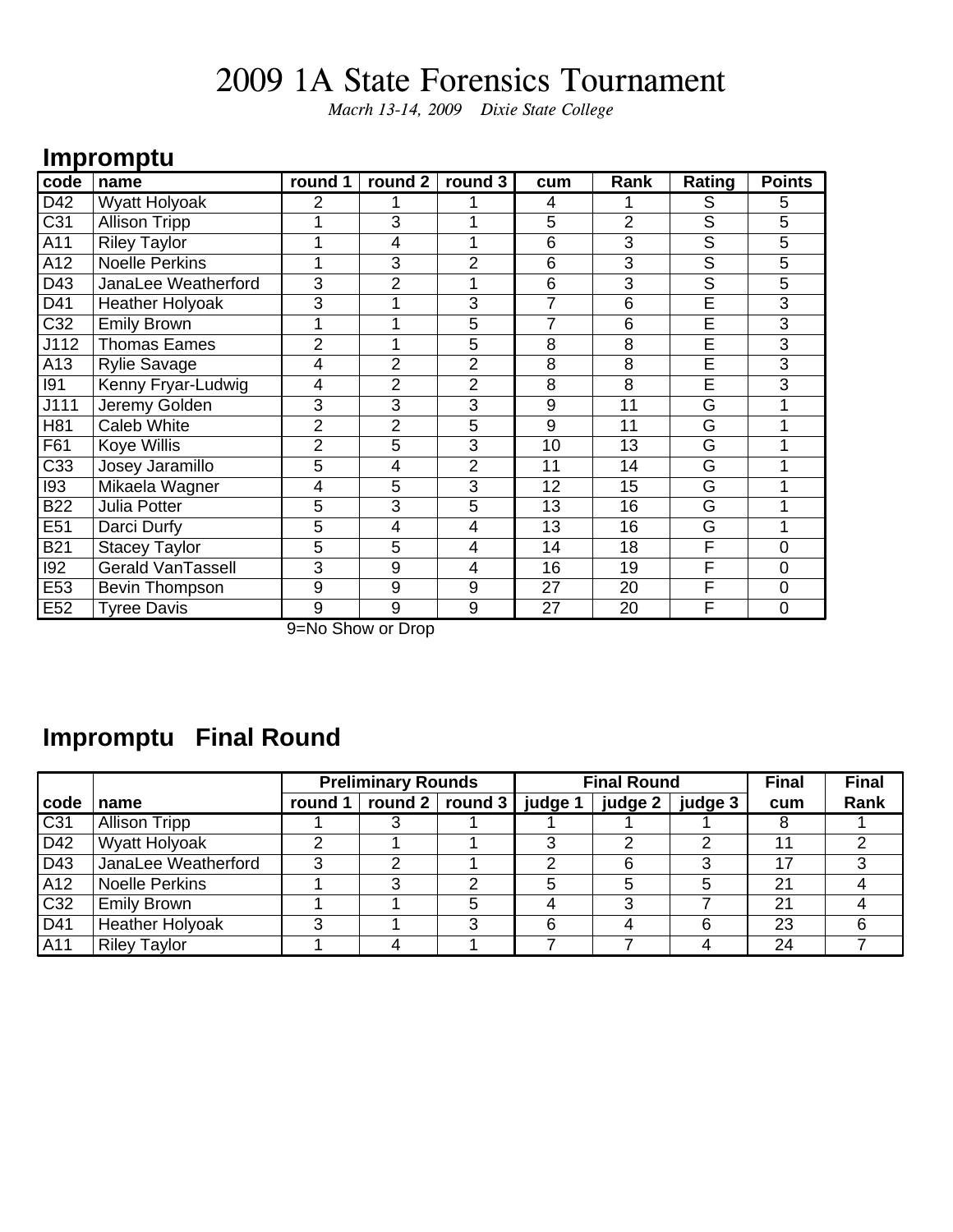*Macrh 13-14, 2009 Dixie State College*

#### **Extemp**

| code            | name                     | round 1 | round 2        | round 3        | cum | Rank | Rating | <b>Points</b> |
|-----------------|--------------------------|---------|----------------|----------------|-----|------|--------|---------------|
| C31             | Adam Ingram              |         |                |                | 3   |      | S      | 5             |
| C32             | Breegan O'Connor         |         |                |                | 3   |      | S      | 5             |
| C33             | <b>Patrick Schwartz</b>  | 2       |                |                | 4   | 3    | S      | 5             |
| A <sub>13</sub> | <b>Baylee Vasquez</b>    |         | 2              | 3              | 6   | 4    | S      | 5             |
| <b>B22</b>      | Jayson Easter            | 2       | 2              | 4              | 8   | 5    | E      | 3             |
| A12             | <b>Bryce Taylor</b>      | 3       | 3              | $\overline{2}$ | 8   | 5    | E      | 3             |
| F61             | Lexie Dalton             | 3       | 3              | 3              | 9   |      | E      | 3             |
| D41             | Joseph Weatherford       | 4       | 3              | 2              | 9   |      | E      | 3             |
| A11             | <b>Dexter Humphreys</b>  | 2       | 4              | 3              | 9   |      | E      | 3             |
| <b>B23</b>      | Ashley Ponath            | 3       | 4              | 4              | 11  | 10   | G      |               |
| E51             | <b>Alex Salter</b>       | 4       | $\overline{2}$ | 5              | 11  | 10   | G      |               |
| <b>B21</b>      | <b>Brittany Montague</b> | 5       | 5              | $\overline{2}$ | 12  | 12   | G      |               |
| E52             | Sam Bailey               | 4       | 4              | 5              | 13  | 13   | F      | 0             |
| G71             | Cassy Gardner            | 5       | 5              | 4              | 14  | 14   | F      |               |

### **Extemp Final Round**

|                 |                         | <b>Preliminary Rounds</b> |  |                                                 |   | <b>Final Round</b> |         | <b>Final</b> | <b>Final</b> |
|-----------------|-------------------------|---------------------------|--|-------------------------------------------------|---|--------------------|---------|--------------|--------------|
| code            | name                    | round 1                   |  | $\vert$ round 2 $\vert$ round 3 $\vert$ judge 1 |   | judge 2            | judge 3 | cum          | Rank         |
| C33             | <b>Patrick Schwartz</b> |                           |  |                                                 |   |                    |         |              |              |
| C <sub>31</sub> | Adam Ingram             |                           |  |                                                 | າ |                    | 2       | 10           |              |
| C32             | Breegan O'Connor        |                           |  |                                                 |   |                    |         | 11           |              |
| A12             | <b>Bryce Taylor</b>     | っ                         |  | ⌒                                               |   |                    | 4       | 21           |              |
| <b>B22</b>      | Jayson Easter           | ◠                         |  |                                                 |   |                    | 5       | 22           |              |
| A <sub>13</sub> | <b>Baylee Vasquez</b>   |                           |  |                                                 |   |                    | 6       | 24           |              |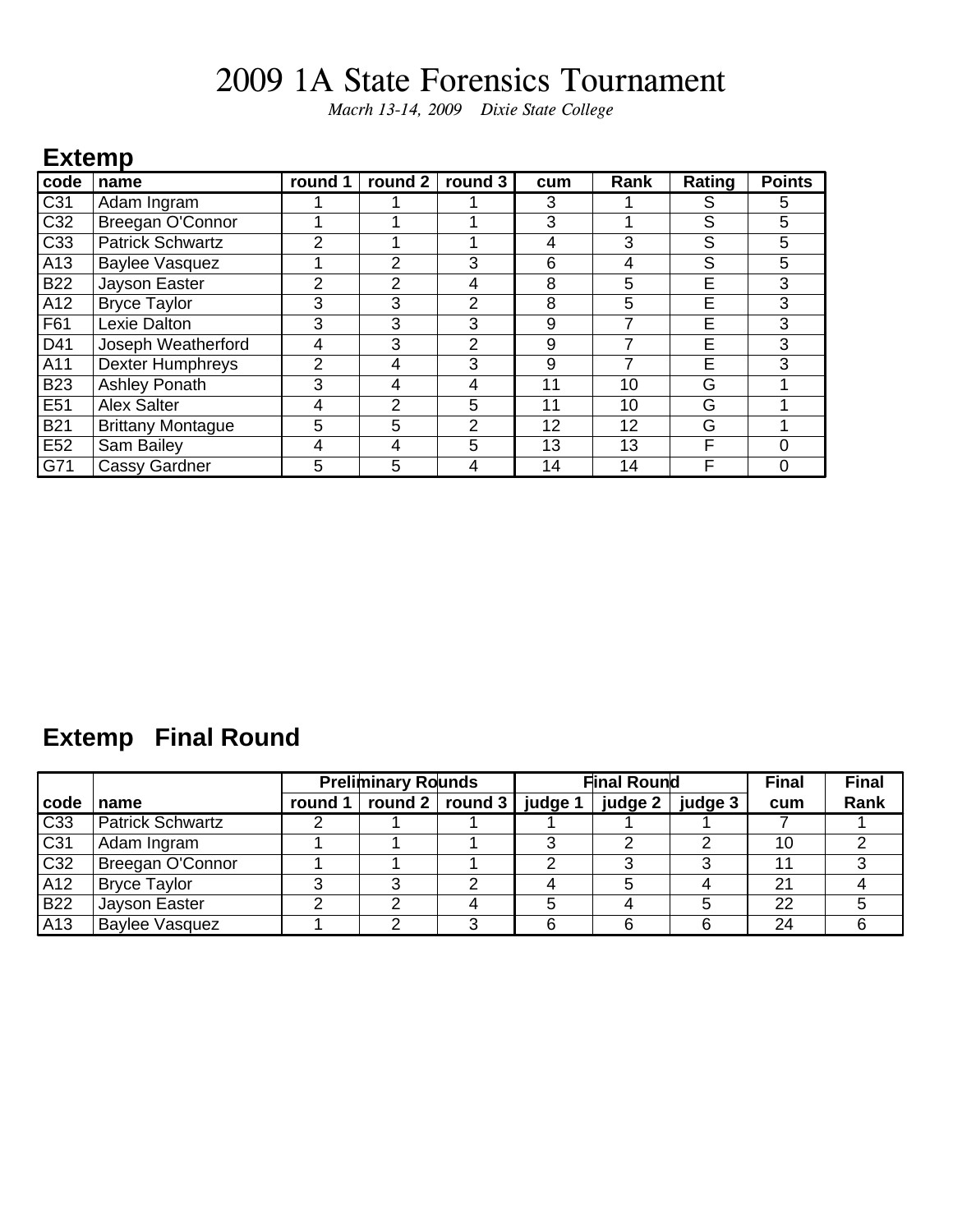*Macrh 13-14, 2009 Dixie State College*

#### **Oratory**

| code            | name                  | round 1 | round 2        | round 3 | cum | Rank | Rating | <b>Points</b> |
|-----------------|-----------------------|---------|----------------|---------|-----|------|--------|---------------|
| <b>B22</b>      | Alex Farnsworth       | 2       |                |         | 4   |      | S      | 5             |
| C <sub>31</sub> | Michelle Kfoury       |         | $\overline{2}$ | 2       | 5   | 2    | S      | 5             |
| D41             | Miriam Reay           |         | 4              |         | 6   | 3    | S      | 5             |
| A12             | <b>Karli Owens</b>    | 4       | 2              | 2       | 8   | 4    | Е      | 3             |
| <b>B23</b>      | <b>Brandi Moon</b>    | 2       | 3              | 5       | 10  | 5    | E      | 3             |
| A <sub>13</sub> | Kaelee Smith          | 4       |                | 5       | 10  | 5    | Е      | 3             |
| <b>B21</b>      | <b>Heather Allred</b> | 3       | 3              | 4       | 10  | 5    | E      | 3             |
| A11             | <b>Aubry Parkin</b>   | 3       | 5              | 3       | 11  | 8    | G      |               |
| D42             | Martha Ben            | 5       | 5              | 3       | 13  | 9    | G      |               |
| F61             | <b>Chelsey Perry</b>  | 5       | 4              | 4       | 13  | 9    | G      |               |
| G71             | Rachel Gordon         | 5       | 5              | 5       | 15  | 11   | F      |               |

### **Oratory Final Round**

|                  |                        | <b>Final Round Rank</b> |         |         |         | <b>Final Round Rating</b> |         | <b>Final</b> | <b>Final</b> |
|------------------|------------------------|-------------------------|---------|---------|---------|---------------------------|---------|--------------|--------------|
| l code           | name                   | judge 1                 | judge 2 | judge 3 | judge ' | judge 2                   | judge 3 | cum          | Rank         |
| $\overline{A12}$ | Karli Owens            |                         |         |         |         |                           |         |              |              |
| C31              | Michelle Kfoury        |                         |         |         |         |                           |         |              |              |
| <b>B22</b>       | <b>Alex Farnsworth</b> |                         |         |         |         |                           |         | 13           |              |
| D41              | Miriam Reay            |                         |         |         |         |                           |         | 14           |              |

1=Superior 2=Excellent 3=Good 4=Fair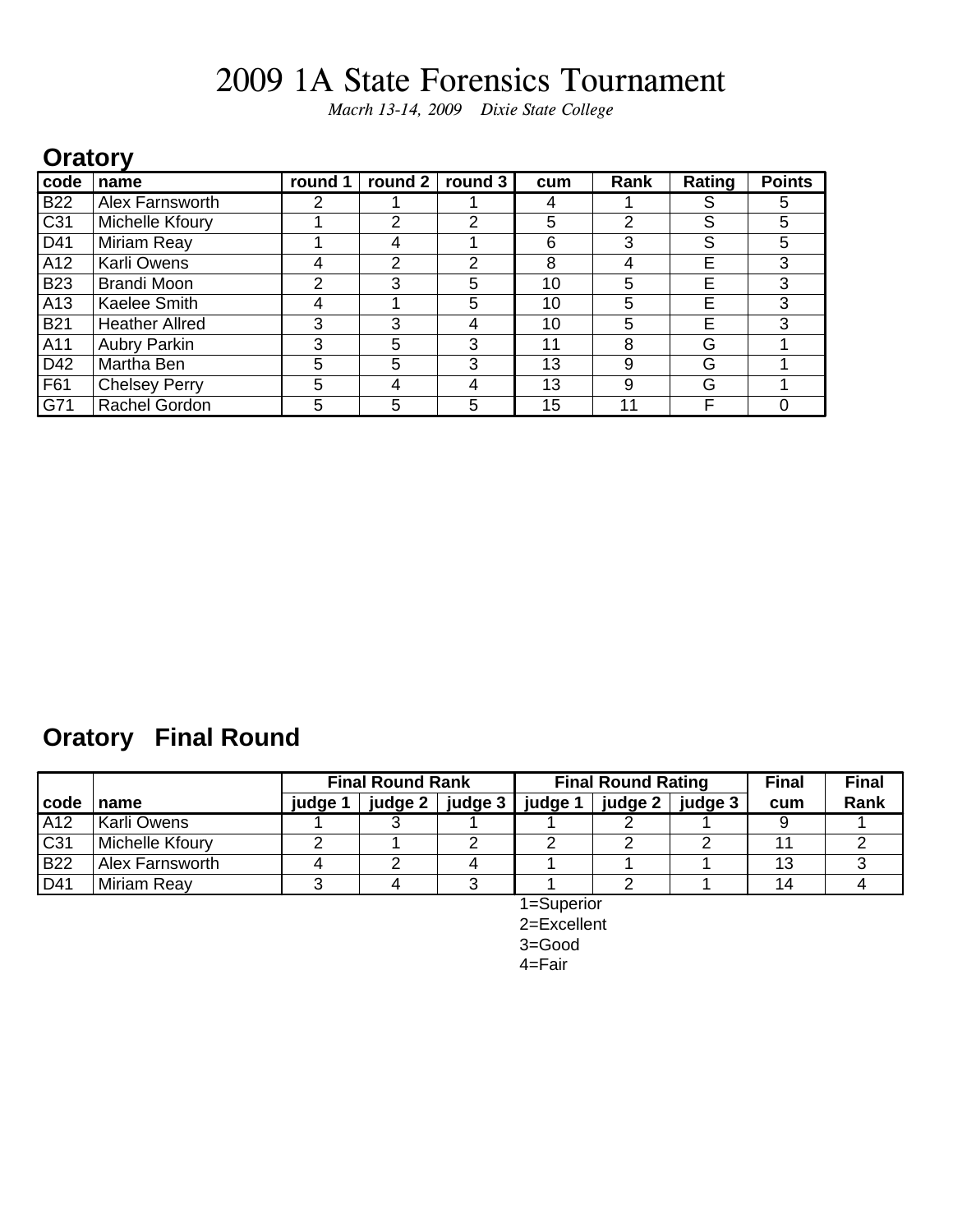*Macrh 13-14, 2009 Dixie State College*

#### **Congress**

| code             | name                    | judge 1 | judge 2        | judge 1        | judge 2 | cum            | Rank           | Rating                  | <b>Points</b> |
|------------------|-------------------------|---------|----------------|----------------|---------|----------------|----------------|-------------------------|---------------|
| $\overline{C}31$ | Jacob Wilson            |         |                |                |         | $\overline{4}$ |                | S                       | 5             |
| D42              | <b>Dallin Anderson</b>  | 8       | 7              | $\overline{2}$ | 3       | 20             | $\overline{2}$ | $\overline{\mathsf{S}}$ | 5             |
| A11              | <b>Colton Smith</b>     | 2       | 3              | 13             | 6       | 24             | 3              | S                       | 5             |
| F63              | <b>Heath Fullmer</b>    | 4       | 6              | 8              | 10      | 28             | 4              | S                       | 5             |
| A12              | Jaylen Dodds            | 3       | 5              | 10             | 10      | 28             | 4              | $\overline{\mathsf{s}}$ | 5             |
| D41              | David Boyle             | 11      | 8              | 6              | 7       | 32             | 6              | $\overline{\mathsf{s}}$ | 5             |
| C33              | <b>Hayes Clement</b>    | 7       | 13             | 11             | 5       | 36             | $\overline{7}$ | $\overline{\mathsf{E}}$ | 3             |
| A13              | <b>Connor Mooney</b>    | 15      | 15             | 3              | 4       | 37             | 8              | E                       | 3             |
| D43              | Devin Wright            | 5       | 2              | 15             | 15      | 37             | 8              | E                       | 3             |
| F62              | <b>Byron Yates</b>      | 10      | 10             | 5              | 14      | 39             | 10             | $\overline{\mathsf{E}}$ | 3             |
| E51              | <b>Addyson Reynolds</b> | 6       | $\overline{4}$ | 15             | 15      | 40             | 11             | E                       | 3             |
| E <sub>52</sub>  | <b>Rhett Taylor</b>     | 15      | 12             | 4              | 9       | 40             | 11             | E                       | 3             |
| J111             | Zach Richmond           | 15      | 15             | 7              | 7       | 44             | 13             | G                       |               |
| F61              | <b>Taylor Allen</b>     | 9       | 9              | 15             | 12      | 45             | 14             | G                       |               |
| H81              | Lydia Dunham            | 14      | 14             | 12             | 8       | 48             | 15             | G                       |               |
| C32              | Ben Petersen            | 15      | 15             | 9              | 13      | 52             | 16             | G                       |               |
| H82              | Josh Butler             | 12      | 11             | 15             | 15      | 53             | 17             | G                       |               |
| G71              | <b>Heather Mathison</b> | 13      | 15             | 15             | 15      | 58             | 18             | F                       | $\Omega$      |
| E53              | Victoria Sorenson       | 15      | 15             | 15             | 15      | 60             | 19             | F                       | 0             |
| <b>B21</b>       | Mallary Workman         | 15      | 15             | 15             | 15      | 60             | 19             | F                       | $\mathbf 0$   |
| H83              | Earl Nelson             | 15      | 15             | 15             | 15      | 60             | 19             | F                       | 0             |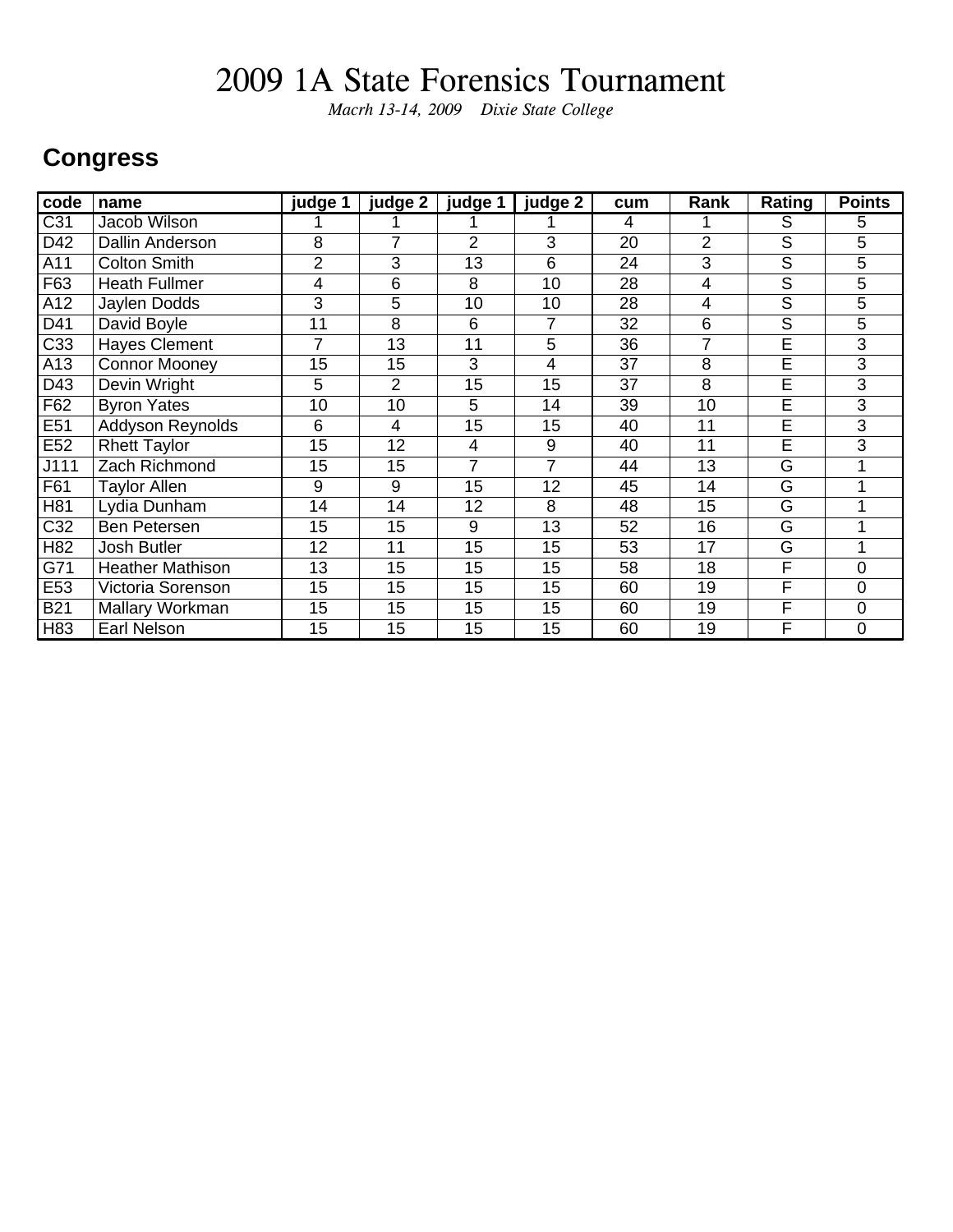*Macrh 13-14, 2009 Dixie State College*

### **SPAR**

| code            | name                    | round 1        | round 2        | round 3                 | round 4    | cum            | Rank           | Rating                  | <b>Points</b>  | Place |
|-----------------|-------------------------|----------------|----------------|-------------------------|------------|----------------|----------------|-------------------------|----------------|-------|
| F62             | Olyvia Lindgren         | W              | W              | W                       | W          | 4              |                | S                       | 5              | 1st   |
| C32             | Ben Petersen            | W              | W              | W                       | W          | 4              |                | $\overline{\mathsf{S}}$ | 5              | 2nd   |
| C <sub>31</sub> | Adam Ingram             | W              | W              | W                       | W          | 4              | 1              | S                       | 5              | 3rd   |
| A13             | <b>Riley Taylor</b>     | W              | W              | W                       | L          | 3              | 4              | S                       | 5              |       |
| A12             | <b>Bryce Taylor</b>     | W              | W              | W                       |            | 3              | 4              | $\overline{\mathsf{s}}$ | 5              |       |
| D41             | <b>Dallin Anderson</b>  | W              |                | W                       | W          | 3              | 4              | $\overline{\mathsf{s}}$ | 5              |       |
| A11             | Zach Brophy             | W              | W              |                         | W          | $\overline{3}$ | 4              | $\overline{s}$          | 5              |       |
| <b>B22</b>      | <b>Adam Herron</b>      | W              | W              |                         |            | $\overline{2}$ | 8              | $\overline{\mathsf{E}}$ | 3              |       |
| C33             | <b>Hayes Clement</b>    |                | W              |                         | W          | $\overline{2}$ | 8              | Ē                       | 3              |       |
| D42             | JanaLee Weatherford     | $\overline{W}$ |                | $\overline{\mathsf{W}}$ |            | $\overline{2}$ | 8              | Ē                       | $\overline{3}$ |       |
| <b>B23</b>      | Jennifer Foster         | W              |                |                         | W          | $\overline{2}$ | $\overline{8}$ | Ē                       | $\overline{3}$ |       |
| H81             | <b>Caleb White</b>      |                | W              | W                       |            | $\overline{2}$ | 8              | E                       | 3              |       |
| K121            | <b>Charlie Anderson</b> | W              | W              |                         |            | $\overline{2}$ | 8              | Ē                       | 3              |       |
| F61             | Lexie Dalton            | W              |                |                         | W          | 2              | 8              | E                       | 3              |       |
| H82             | Lydia Dunham            | W              |                |                         | W          | $\overline{2}$ | 8              | $\overline{\mathsf{E}}$ | 3              |       |
| E <sub>52</sub> | Jordan Lamb             |                | $\overline{W}$ |                         | W          | $\overline{2}$ | 8              | Ē                       | $\overline{3}$ |       |
| J111            | <b>Hannah Nevers</b>    |                |                | W                       | W          | $\overline{2}$ | 8              | Ē                       | $\overline{3}$ |       |
| G71             | <b>Brynlee Oman</b>     |                |                |                         | W          | 1              | 18             | $\overline{\mathsf{G}}$ | 1              |       |
| D43             | <b>Kelland Brewer</b>   |                | W              |                         |            |                | 18             | G                       | 1              |       |
| H83             | Kari Mayall             |                |                | W                       |            |                | 18             | G                       | 1              |       |
| E53             | Olivia Rowles           | W              |                |                         |            | 1              | 18             | G                       | 1              |       |
| G72             | Kyle Kettle             |                |                | $\overline{\mathsf{W}}$ |            | 1              | 18             | G                       | 1              |       |
| E51             | Addyson Reynolds        |                |                | $\overline{\mathsf{W}}$ |            | 1              | 18             | G                       | 1              |       |
| <b>B21</b>      | Mallary Workman         | <b>DNS</b>     | <b>DNS</b>     | <b>DNS</b>              | <b>DNS</b> | $\mathbf 0$    |                |                         | $\overline{0}$ |       |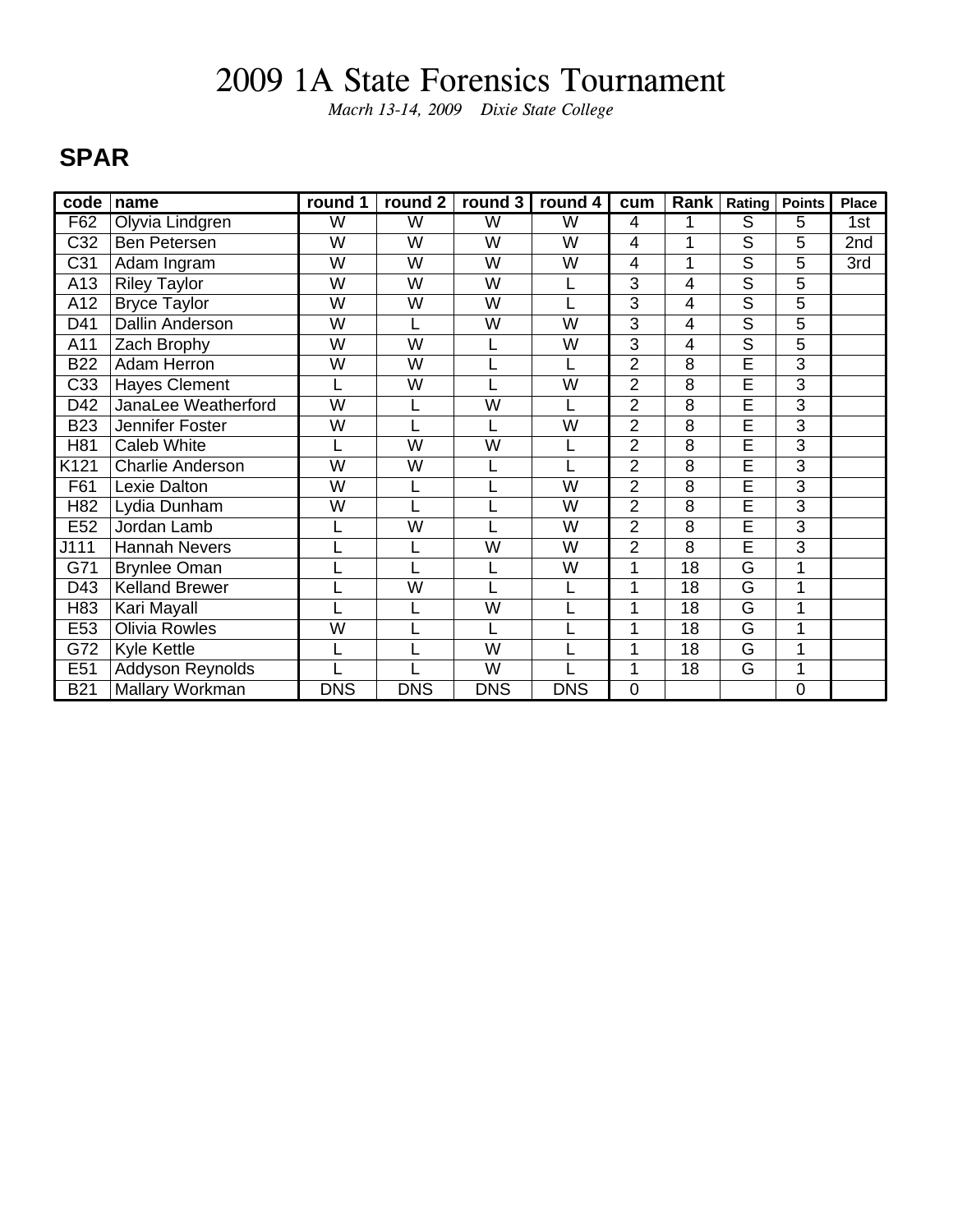*Macrh 13-14, 2009 Dixie State College*

### **Public Forum**

| code            | name                               | rd. 1 | rd. 2      | rd. 3      | rd. 4      | cum            | Rank           |   | Rating   Points | <b>Place</b> |
|-----------------|------------------------------------|-------|------------|------------|------------|----------------|----------------|---|-----------------|--------------|
| C <sub>31</sub> | Breegan O'Connor & Patrick Schwarz |       | W          | w          | W          | 4              |                | S | 5               | 1st          |
| A11             | Colton Smith & Jaylen Dodds        | W     |            | W          | W          | 3              | っ              | S | 5               | 2nd          |
| <b>B21</b>      | Julia Potter & Alex Farnsworth     | W     | W          | W          |            | 3              | $\overline{2}$ | S | 5               | 3rd          |
| D41             | Miriam Reay & David Boyle          |       | W          | W          | W          | 3              | 2              | S | 5               |              |
| E <sub>51</sub> | Tatianna Petty & Cassie Manzanares |       |            | w          | W          | $\overline{2}$ | 5              | E | 3               |              |
| C32             | Allison Tripp & Michelle Kfoury    | w     | W          |            |            | 2              | 5              | E | 3               |              |
| A12             | Connor Mooney & Karli Owens        | W     | W          |            |            | 2              | 5              | E | 3               |              |
| 191             | Kenny Fryar-Ludwig & Keri Weaver   |       | W          |            | W          | 2              | 5              | E | 3               |              |
| <b>B22</b>      | Emma Rowley & Emily Smith          |       |            | w          |            |                | 9              | G |                 |              |
| E <sub>52</sub> | Megan Deffert & Victoria Sorenson  | W     |            |            |            |                | 9              | G |                 |              |
| G71             | Rachel Bess & Mary Wilcox          |       |            |            | W          |                | 9              | G | 1               |              |
| D42             | Devin Wright & Heather Holyoak     |       | <b>DNS</b> | <b>DNS</b> | <b>DNS</b> | $\Omega$       |                |   | 0               |              |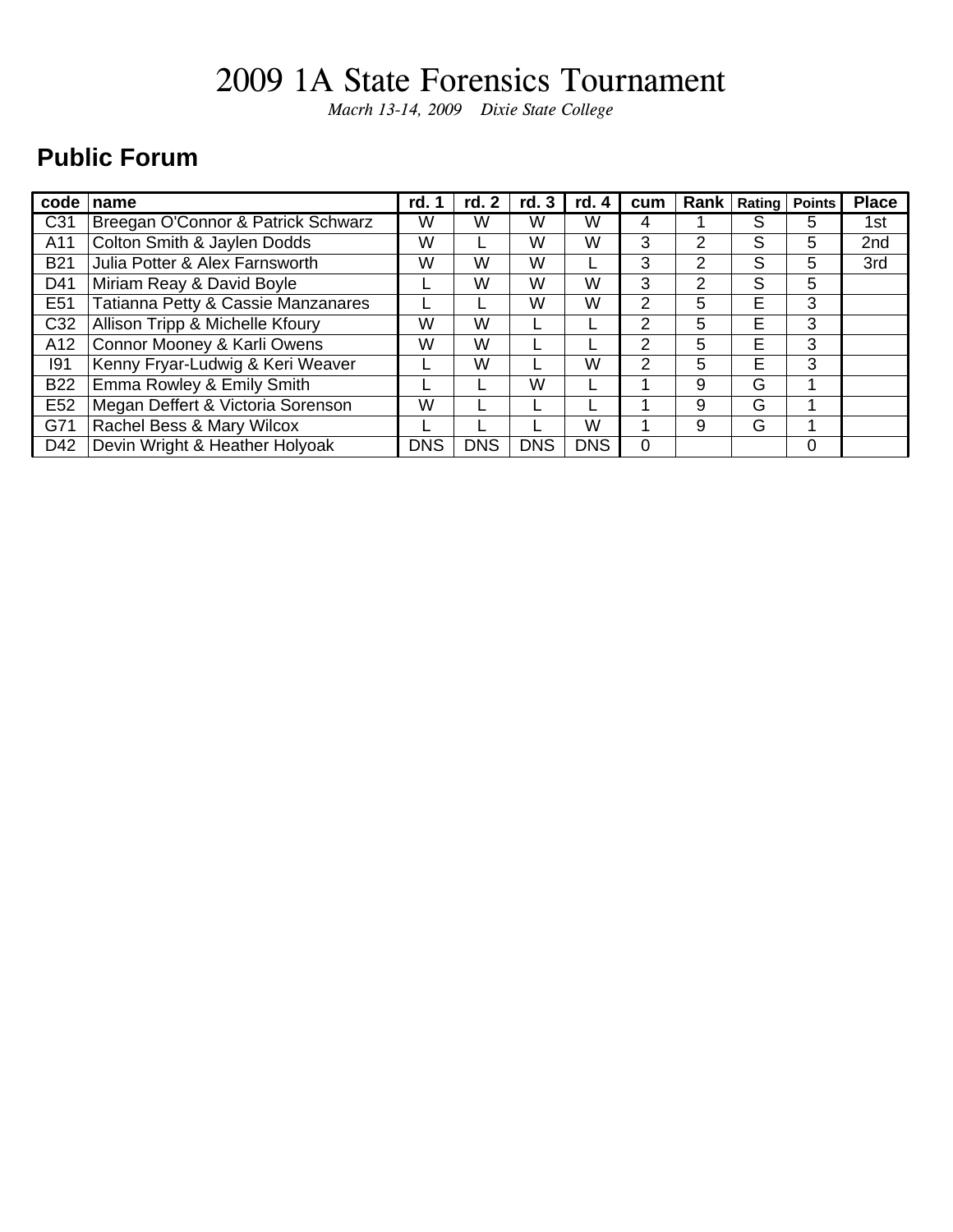*Macrh 13-14, 2009 Dixie State College*

### **Lincoln Douglas**

| code             | name                    | round 1 | round 2 | round 3 | round 4 | cum | Rank |   | Rating   Points | <b>Place</b> |
|------------------|-------------------------|---------|---------|---------|---------|-----|------|---|-----------------|--------------|
| A12              | Amanda Schear           | W       | W       | W       | W       | 4   |      | S | 5               | 1st          |
| A11              | <b>Dexter Humphreys</b> | W       | W       | W       |         | 3   | 2    | S | 5               | 2nd          |
| C <sub>31</sub>  | Jacob Wilson            | W       |         | W       | W       | 3   | 2    | S | 5               | 3rd          |
| D42              | Wyatt Holyoak           |         | W       | W       | W       | 3   | っ    | S | 5               | 4th          |
| D41              | Joseph Weatherford      | W       |         |         | W       | 2   | 5    | E | 3               |              |
| A13              | <b>Baylee Vasquez</b>   | W       |         | W       |         | っ   | 5    | E | 3               |              |
| K <sub>121</sub> | Jordan Olsen            |         | W       |         | W       | っ   | 5    | E | 3               |              |
| E <sub>52</sub>  | <b>Alex Salter</b>      |         | W       |         |         |     | 8    | G |                 |              |
| E <sub>51</sub>  | Darci Durfy             |         |         |         |         |     |      |   | 0               |              |
| E53              | <b>Rhett Taylor</b>     |         |         |         |         |     |      |   | 0               |              |